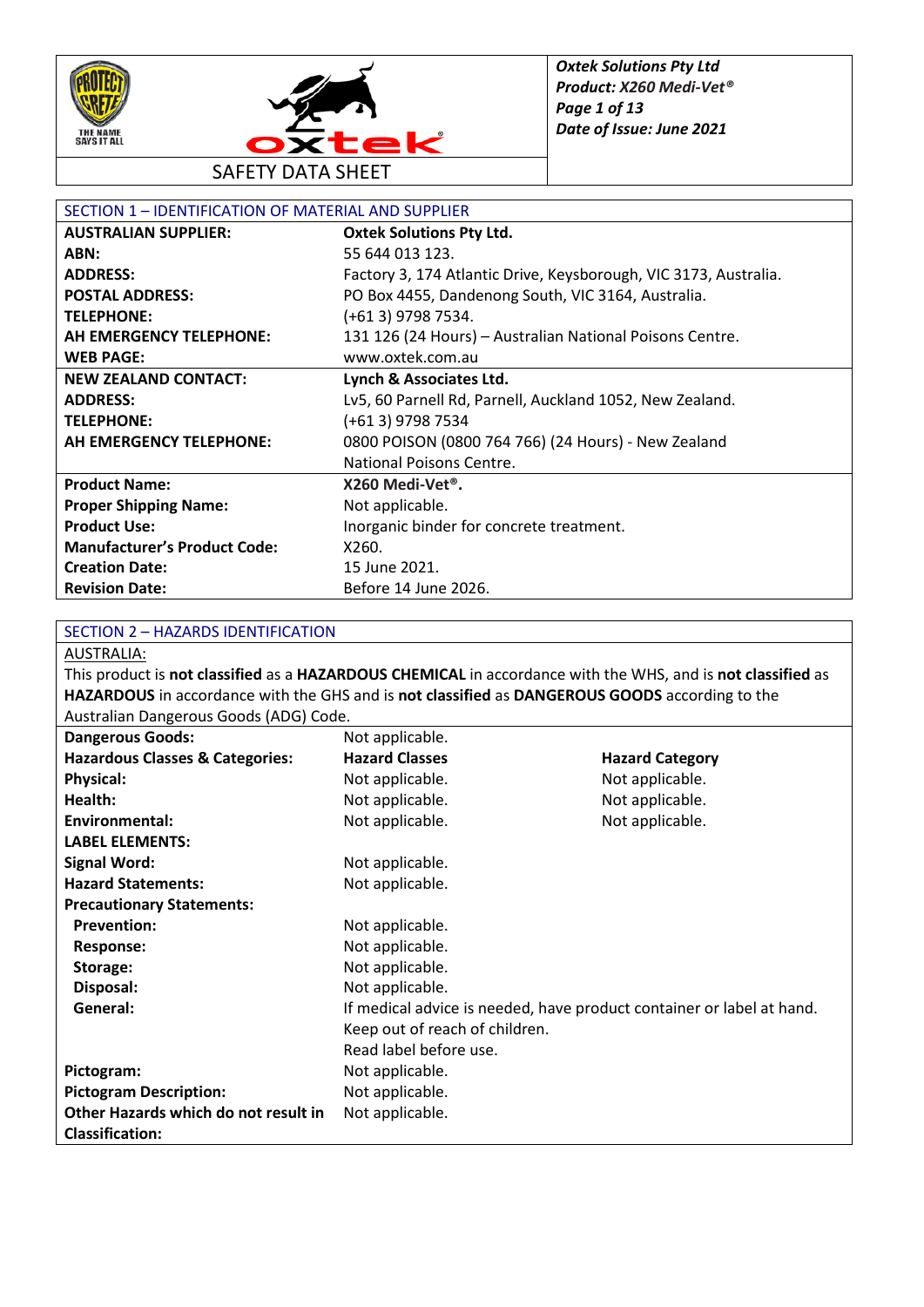



SECTION 2 – HAZARDS IDENTIFICATION (CONTINUED)

#### NEW ZEALAND:

This product is **not classified** as **HAZARDOUS** according to the New Zealand Hazardous Substances (Hazard Classification) Notice 2020, and is **not classified** as **Dangerous Goods** for transport, according to the New Zealand Standard NZS 5433:2020 Transport of Dangerous Goods on Land.one.

| Dangerous Goods:                           | Not applicable.       |                        |
|--------------------------------------------|-----------------------|------------------------|
| <b>Hazardous Classes &amp; Categories:</b> | <b>Hazard Classes</b> | <b>Hazard Category</b> |
| <b>Physical:</b>                           | Not applicable.       | Not applicable.        |
| Health:                                    | Not applicable.       | Not applicable.        |
| Environmental:                             | Not applicable.       | Not applicable.        |
| <b>LABEL ELEMENTS:</b>                     |                       |                        |
| <b>Signal Word:</b>                        | Not applicable.       |                        |
| <b>Hazard Statements:</b>                  | Not applicable.       |                        |
| <b>Precautionary Statements:</b>           |                       |                        |
| <b>Prevention:</b>                         | Not applicable.       |                        |
| <b>Response:</b>                           | Not applicable.       |                        |
| Storage:                                   | Not applicable.       |                        |
| Disposal:                                  | Not applicable.       |                        |
| Pictogram:                                 | Not applicable.       |                        |
| <b>Pictogram Description:</b>              | Not applicable.       |                        |
| Other Hazards which do not result in       | Not applicable.       |                        |
| <b>Classification:</b>                     |                       |                        |

| SECTION 3 - COMPOSITION / INFORMATION ON INGREDIENTS |                    |                         |
|------------------------------------------------------|--------------------|-------------------------|
| Ingredients:                                         | <b>CAS Number:</b> | <b>Proportion:</b>      |
| Inorganic Alkali Silicates (Non-Hazardous)           | Proprietary        | $10 - 30\% \text{ w/w}$ |
| <b>Inorganic Silicon Compounds (Non-Hazardous)</b>   | Proprietary        | $< 1\%$ w/w             |
| <b>Other Compounds (Non-Hazardous)</b>               | Proprietary        | $< 1\%$ w/w             |
| Water                                                | 7732-18-5          | To 100% w/w             |
| <b>Total</b>                                         |                    | 100% w/w                |

| SECTION 4 - FIRST AID MEASURES        |                                                                                                                                                                                                                                                                                            |
|---------------------------------------|--------------------------------------------------------------------------------------------------------------------------------------------------------------------------------------------------------------------------------------------------------------------------------------------|
| <b>Scheduled Poisons (AUSTRALIA):</b> | Poisons Information Centre in each Australian State capital city can<br>provide additional assistance for scheduled poisons. (Phone Australia<br>131 126) or a doctor (at once).                                                                                                           |
| <b>Scheduled Poisons</b>              | New Zealand National Poisons Centre can provide additional assistance                                                                                                                                                                                                                      |
| (NEW ZEALAND):                        | for scheduled poisons. Phone 0800 POISON (or 0800 764 766) or a<br>doctor (at once).                                                                                                                                                                                                       |
| <b>First Aid Facilities Required:</b> | Eye wash fountains and a general washing facility should be easily<br>accessible in the immediate work area.                                                                                                                                                                               |
| Inhalation:                           | Remove victim from exposure and to ventilated air - avoid becoming a<br>casualty. Seek medical advice if necessary.                                                                                                                                                                        |
| <b>Ingestion (Swallowed):</b>         | If swallowed DO NOT induce vomiting. Immediately rinse out mouth<br>with water. Never give anything by mouth to an unconscious patient. If<br>vomiting occurs naturally, have victim lean forward to reduce the risk of<br>aspiration into the lungs. Get to a doctor or hospital quickly. |
| <b>Skin Contact:</b>                  | Remove affected person from source of contamination. If skin or hair<br>contact occurs, remove contaminated clothing and flush skin and hair<br>with running water. Get medical attention promptly if symptoms occur<br>after washing.                                                     |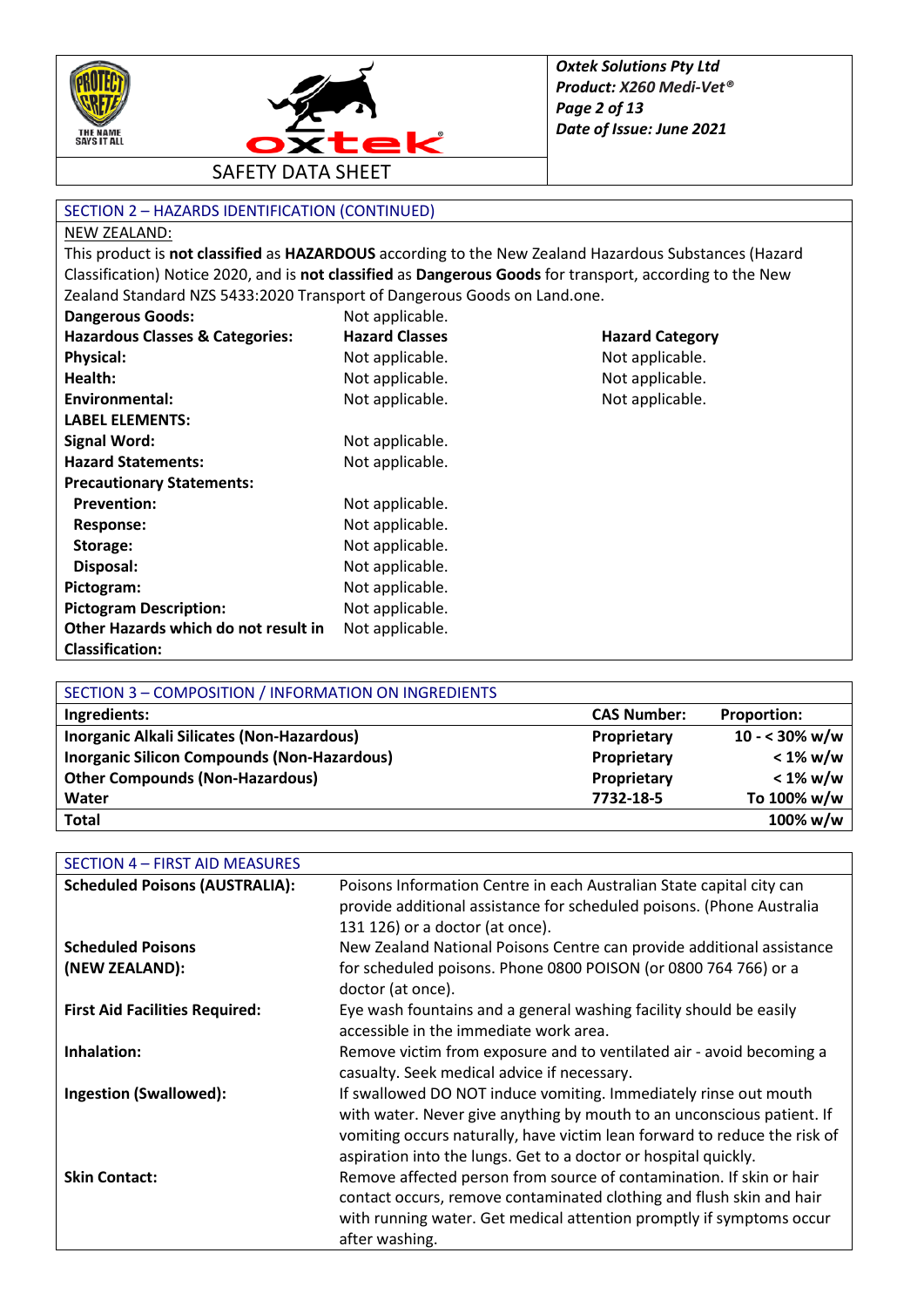



## SECTION 4 – FIRST AID MEASURES (CONTINUED)

| <b>Eye Contact:</b>                | Remove victim immediately from source of exposure. If in eyes, hold        |
|------------------------------------|----------------------------------------------------------------------------|
|                                    | eyelids apart and flush the eye continuously with running water. Make      |
|                                    | sure to remove any contact lenses from the eyes before rinsing. Continue   |
|                                    | flushing until advised to stop by a Poisons Information Centre (e.g. phone |
|                                    | Australia 131 126; New Zealand 0800 764 766) or a doctor, or for at least  |
|                                    | 15 minutes. Get medical attention immediately.                             |
| <b>Protection of First-aiders:</b> | No special precautions are envisaged to be required.                       |
| <b>Advice to Doctor:</b>           | No specific antidote. Treat symptomatically. Poisons Information Centre    |
|                                    | in each Australian State capital city or New Zealand National Poisons      |
|                                    | Centre can provide additional assistance for scheduled poisons.            |

| <b>SECTION 5 - FIRE FIGHTING MEASURES</b> |                                                                             |
|-------------------------------------------|-----------------------------------------------------------------------------|
| <b>Hazards from Combustion</b>            | Product itself is not combustible. If this product is subject to combustion |
| <b>Products:</b>                          | in a general fire it will undergo hazardous decomposition that will yield   |
|                                           | the formation and release of hazardous substances including but not         |
|                                           | limited to Carbon monoxide (CO), Carbon dioxide ( $CO2$ ), and other        |
|                                           | possibly toxic gases and vapours.                                           |
| <b>Suitable Extinguishing Media:</b>      | Define extinguishing measures according to neighbouring conditions.         |
| <b>Unsuitable Extinguishing Media:</b>    | Not applicable.                                                             |
| <b>Precautions for Fire Fighting:</b>     | Wear a self-contained breathing apparatus (SCBA) with a full-face piece     |
|                                           | operated in the positive pressure demand mode with appropriate turn-        |
|                                           | out gear and chemical resistant personal protective equipment. Minimise     |
|                                           | exposure. Do not breathe fumes. Contain run-off, prevent by any means       |
|                                           | available spillage from entering drains and water course.                   |
| <b>Hazchem Code:</b>                      | Not applicable.                                                             |
| <b>AERGB:</b>                             | Not applicable.                                                             |
| IERG:                                     | Not applicable.                                                             |
| <b>Flash Point:</b>                       | Not applicable.                                                             |
| <b>Flammability:</b>                      | Product is Non-combustible according to the Australian Code for the         |
|                                           | Transport of Dangerous Goods by Road and Rail and the New Zealand           |
|                                           | Standard NZS 5433:2020 Transport of Dangerous Goods on Land. No             |
|                                           | special measures for fire and explosion protection. If this product is      |
|                                           | subject to combustion in a general fire it will undergo hazardous           |
|                                           | decomposition that will yield the formation and release of hazardous        |
|                                           | substances including but not limited to Carbon monoxide (CO), Carbon        |
|                                           | dioxide $(CO2)$ , and other possibly toxic gases and vapours.               |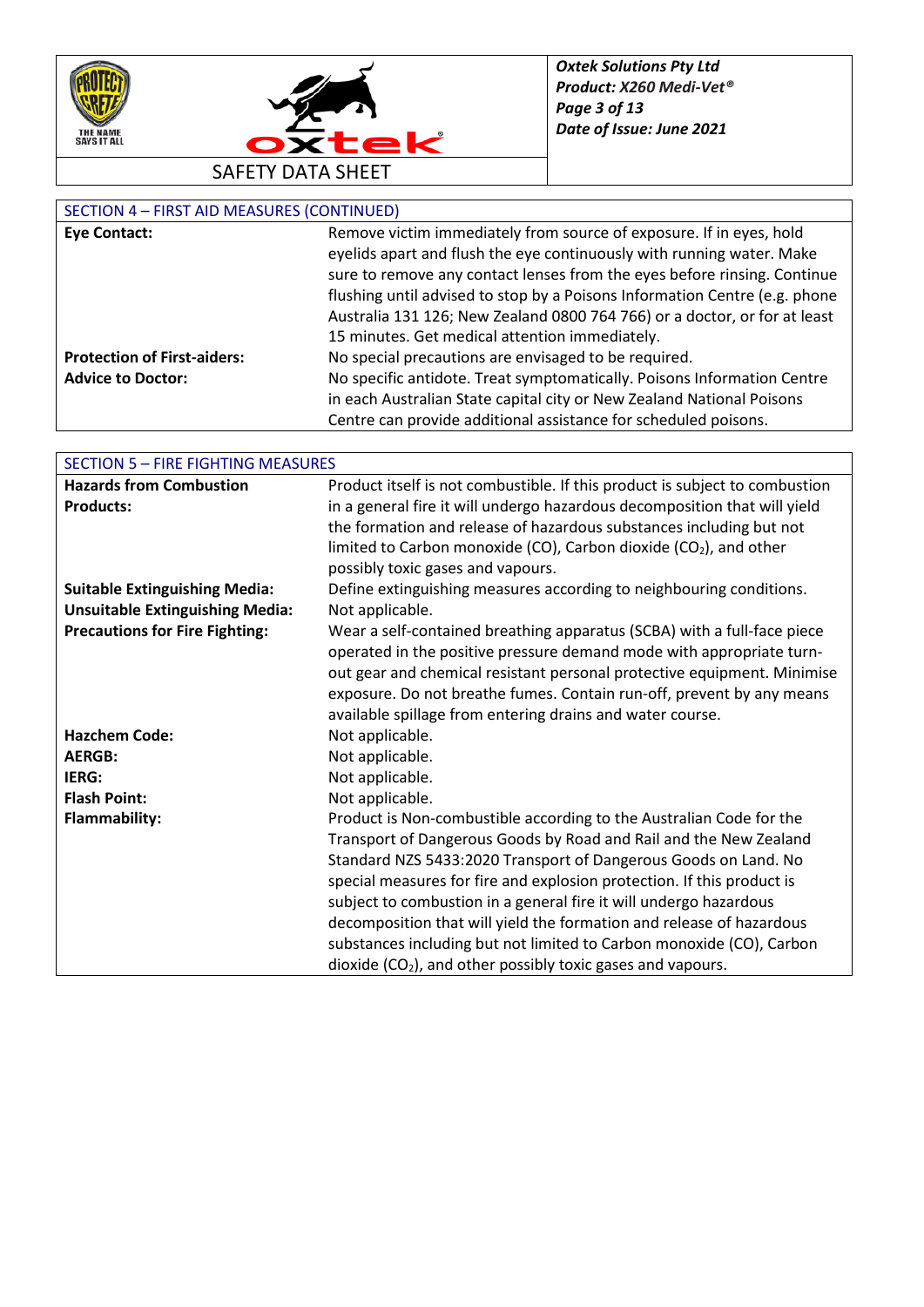



# SECTION 6 – ACCIDENTAL RELEASE MEASURES

| Spills:                                                       |                                                                                                                                           |
|---------------------------------------------------------------|-------------------------------------------------------------------------------------------------------------------------------------------|
| <b>Personal Precautions, Protective</b>                       | In case of spill, isolate hazard area and deny entry. Product may represent                                                               |
| <b>Equipment and Emergency</b>                                | a slip hazard. Wear protective clothing as described in Section 8 of this                                                                 |
| <b>Procedures:</b>                                            | safety data sheet. Eye contact should be prevented by means of suitable                                                                   |
|                                                               | personal protection equipment. See Section 8, Exposure Controls and                                                                       |
|                                                               | Personal Protection for further information regarding personal                                                                            |
|                                                               | protection. See Section 4, First Aid Measures, for further information.                                                                   |
|                                                               | Eye and face protection: The use of face shields, chemical goggles, or                                                                    |
|                                                               | safety glasses with side shield protection (meeting the requirements of                                                                   |
|                                                               | AS/NZS 1337) is recommended. If exposed to dust or fume, wear dust-                                                                       |
|                                                               | tight goggles (meeting the requirements of AS/NZS 1337).                                                                                  |
|                                                               | Skin protection:                                                                                                                          |
|                                                               | Hand protection: If risk of skin contact, alkaline resistant gloves (e.g.                                                                 |
|                                                               | Butyl, Natural Rubber Latex with small amount of Polychloroprene Latex,                                                                   |
|                                                               | Polychloroprene, Nitrile, PolyVinyl Chloride or PVC, Polyvinyl Alcohol or                                                                 |
|                                                               | PVAL gloves complying with AS 2161) are recommended. However, due to                                                                      |
|                                                               | variations in glove construction and local conditions, the user should                                                                    |
|                                                               | make a final assessment. Gloves should be removed and replaced<br>immediately if there is any indication of degradation. Rinse and remove |
|                                                               | gloves immediately after use. Wash hands with soap and water. Barrier                                                                     |
|                                                               | cream applied before work may make it easier to clean the skin after                                                                      |
|                                                               | exposure, but does not prevent absorption through the skin.                                                                               |
|                                                               | Clothing: Suitable protective clothing complying with AS/NZS 4501 and                                                                     |
|                                                               | suitable chemical resistant footwear complying with AS/NZS 2210 are                                                                       |
|                                                               | recommended.                                                                                                                              |
|                                                               | Respiratory protective equipment: No special precautions are envisaged                                                                    |
|                                                               | to be required. However, if the product is spilled in case of inadequate                                                                  |
|                                                               | ventilation or if exposure standards are exceeded then use a full-face air                                                                |
|                                                               | purifying respirator (with Class A filter for organic vapours boiling above                                                               |
|                                                               | 65°C) meeting the requirements of AS/NZS 1715 and AS/NZS 1716.                                                                            |
| <b>Environmental Precautions:</b>                             | Do not allow to enter drainage system, surface or ground water. In the                                                                    |
|                                                               | event of product entering waters or drainage system, or polluting soil or                                                                 |
|                                                               | plants contact the Environmental Protection Authority or your local                                                                       |
|                                                               | Waste Management Authority.                                                                                                               |
| <b>Methods &amp; Materials for</b>                            |                                                                                                                                           |
| <b>Containment &amp; Cleaning up:</b><br><b>Small Spills:</b> | Absorb spill with material (cloth or paper), then place in chemical waste                                                                 |
|                                                               | containers. The wasted material can be disposed of by incineration                                                                        |
|                                                               | (preferably high temperature) by an approved agent according to State,                                                                    |
|                                                               | Territory and/or Local government regulations.                                                                                            |
| Large Spills:                                                 | DO NOT TOUCH SPILLED MATERIAL! Stop leak if possible without risk.                                                                        |
|                                                               | Spilt material should be absorbed into dry, inert material (e.g. sand,                                                                    |
|                                                               | vermiculite, diatomite, acid binders, universal binders, sawdust etc.),                                                                   |
|                                                               | which then can be put into appropriately labelled drums. The wasted                                                                       |
|                                                               | material can be disposed of by incineration (preferably high temperature)                                                                 |
|                                                               | by an approved agent according to State, Territory and/or Local                                                                           |
|                                                               | government regulations.                                                                                                                   |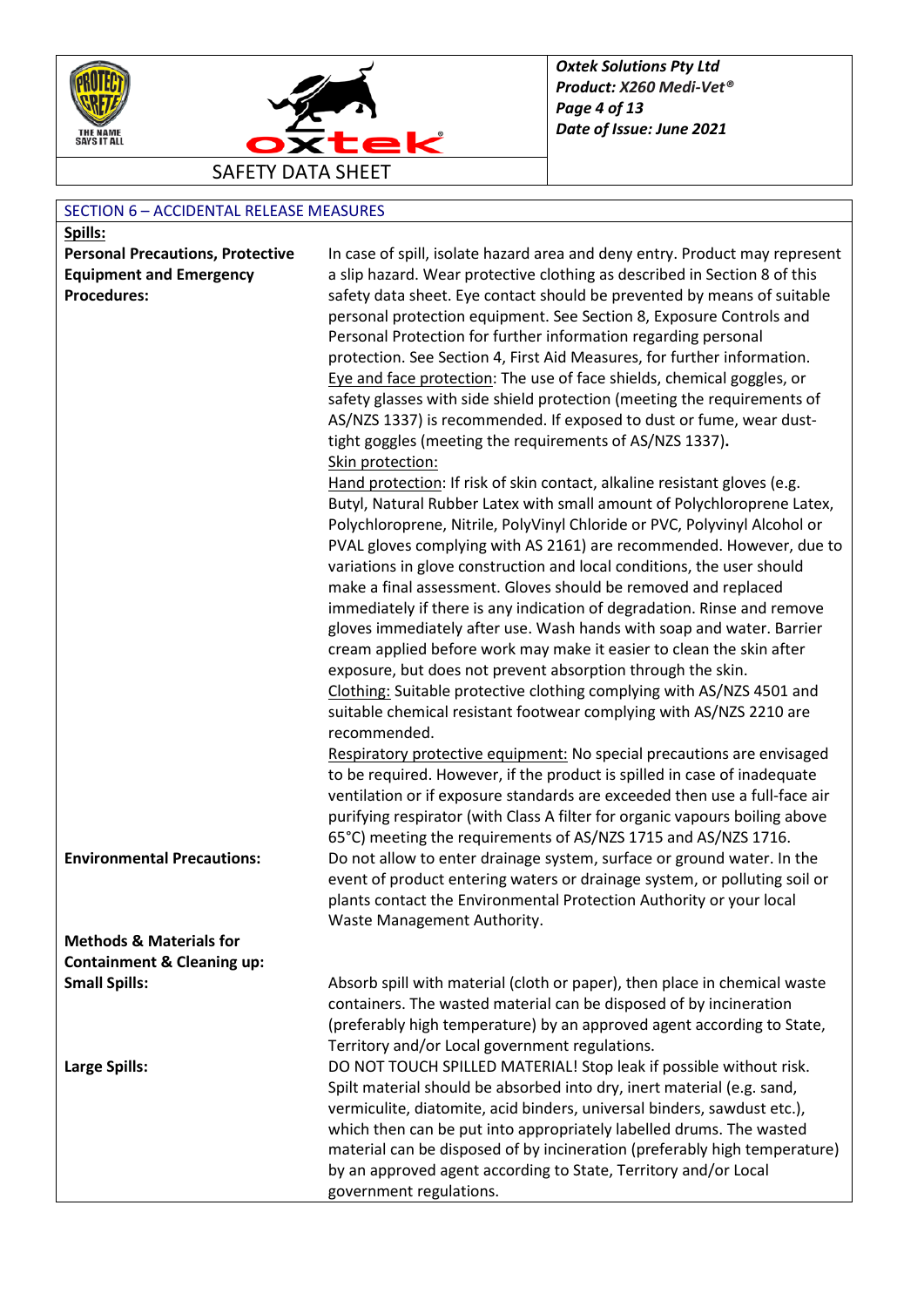



# SECTION 7 – HANDLING AND STORAGE

| <b>Precautions for Safe Handling:</b>    | Avoid all personal contact, including skin and eye contact and             |
|------------------------------------------|----------------------------------------------------------------------------|
|                                          | contamination of clothing. Wear protective clothing when risk of           |
|                                          | exposure occurs. Avoid contact with incompatible materials. When           |
|                                          | handling, DO NOT eat, drink or smoke. Keep containers closed at all times. |
|                                          | Avoid physical damage to containers. Always wash hands with soap and       |
|                                          | water after handling. Work clothes should be laundered separately.         |
|                                          | Launder contaminated clothing before re-use.                               |
| <b>Information about Fire and</b>        | No special measures required. Refer to State Regulations for storage and   |
| <b>Explosion Protection:</b>             | transport requirements.                                                    |
| <b>Conditions for Safe Storage,</b>      | Store away from incompatible substances including acids and light alloys.  |
| including any Incompatibilities:         | Keep containers closed at all times.                                       |
| <b>Storage Class:</b>                    | Corrosive storage.                                                         |
| <b>Requirements for Storerooms &amp;</b> | Do not use light alloy receptacles.                                        |
| <b>Receptacles:</b>                      |                                                                            |
| <b>Unsuitable Materials for</b>          | Aluminium, zinc, glass or ceramic.                                         |
| <b>Receptacles:</b>                      |                                                                            |
| <b>Suitable Materials for</b>            | Steel or stainless steel. Use polyolefin receptacles.                      |
| <b>Receptacles &amp; Pipes:</b>          |                                                                            |
| <b>Further Information about</b>         | Protect from frost.                                                        |
| <b>Storage Conditions:</b>               |                                                                            |

# SECTION 8 – EXPOSURE CONTROLS AND PERSONAL PROTECTION

| <b>Exposure Limits (AUSTRALIA):</b>   | National Occupational Exposure Limits, as published by Safe Work           |
|---------------------------------------|----------------------------------------------------------------------------|
|                                       | Australia:                                                                 |
|                                       | Time-weighted Average (TWA): None established for product.                 |
|                                       | Short Term Exposure Limit (STEL): None established for product.            |
| <b>Exposure Limits (NEW ZEALAND):</b> | Workplace Exposure Standards, as published by The Workplace Group of       |
|                                       | the Department of Labour, Department of Labour, New Zealand:               |
|                                       | Time-weighted Average (TWA): None established for product.                 |
|                                       | Short Term Exposure Limit (STEL): None established for product.            |
| <b>Engineering Controls:</b>          | Product is recommended to be applied using a spray apparatus. In           |
|                                       | outdoor application no special ventilation or breathing equipment is       |
|                                       | required. If applied indoors, extra mechanical ventilation may be required |
|                                       | to facilitate more comfortable breathing and minimize the risk of          |
|                                       | inhalation of vapours.                                                     |
| <b>Personal Protection:</b>           | General protective & hygiene measures: DO NOT SMOKE IN WORK AREA!          |
|                                       | Wear protective clothing as described in Section 8 of this safety data     |
|                                       | sheet. Eye contact should be prevented by means of suitable personal       |
|                                       | protection equipment. See Section 8, Exposure Controls and Personal        |
|                                       | Protection for further information regarding personal protection. See      |
|                                       | Section 4, First Aid Measures, for further information. The usual          |
|                                       | precautionary measures are to be adhered to when handling chemicals.       |
|                                       | Keep away from foodstuffs, beverages and feed. Immediately remove all      |
|                                       | soiled and contaminated clothing. Avoid contact with the eyes and skin.    |
|                                       | When using do not eat, drink or smoke. Wash hands before breaks, at the    |
|                                       | end of each work shift and before eating, smoking and using the toilet.    |
|                                       | Wash promptly if skin becomes wet or contaminated.                         |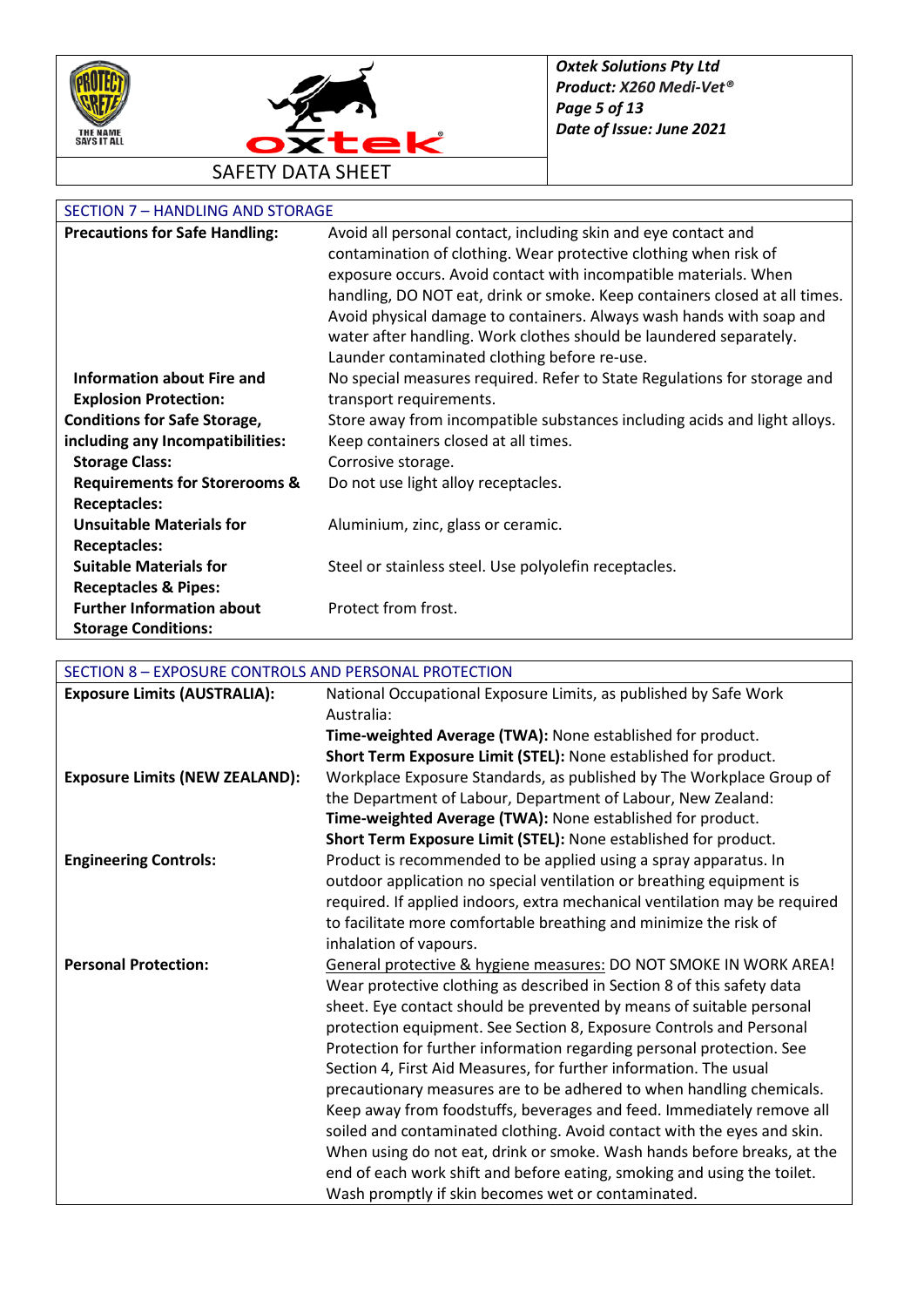



| SECTION 8 - EXPOSURE CONTROLS AND PERSONAL PROTECTION (CONTINUED) |  |
|-------------------------------------------------------------------|--|
|-------------------------------------------------------------------|--|

Eye and face protection: The use of face shields, chemical goggles, or safety glasses with side shield protection (meeting the requirements of AS/NZS 1337) is recommended. If exposed to dust or fume, wear dusttight goggles (meeting the requirements of AS/NZS 1337)**.** Skin protection:

Hand protection: If risk of skin contact, alkaline resistant gloves (e.g. Butyl, Natural Rubber Latex with small amount of Polychloroprene Latex, Polychloroprene, Nitrile, PolyVinyl Chloride or PVC, Polyvinyl Alcohol or PVAL gloves complying with AS 2161) are recommended. However, due to variations in glove construction and local conditions, the user should make a final assessment. Gloves should be removed and replaced immediately if there is any indication of degradation. Rinse and remove gloves immediately after use. Wash hands with soap and water. Barrier cream applied before work may make it easier to clean the skin after exposure, but does not prevent absorption through the skin.

Clothing: Suitable protective clothing complying with AS/NZS 4501 and suitable chemical resistant footwear complying with AS/NZS 2210 are recommended.

Respiratory protective equipment: No special precautions are envisaged to be required. However, if the product is spilled in case of inadequate ventilation or if exposure standards are exceeded then use a full-face air purifying respirator (with Class A filter for organic vapours boiling above 65°C) meeting the requirements of AS/NZS 1715 and AS/NZS 1716.

| SECTION 9 - PHYSICAL AND CHEMICAL PROPERTIES |                                |
|----------------------------------------------|--------------------------------|
| <b>Physical State:</b>                       | Liquid.                        |
| Appearance:                                  | Low viscosity clear liquid.    |
| Odour:                                       | Almost odourless.              |
| <b>Odour Threshold:</b>                      | Not available.                 |
| pH:                                          | Ca. 11.4.                      |
| <b>Melting Point/ Freezing Point:</b>        | Not available.                 |
| <b>Initial Boiling Point/ Boiling Range:</b> | $> 100^{\circ}$ C @ 760 mm Hg. |
| <b>Flashpoint:</b>                           | Not applicable.                |
| <b>Evaporation Rate:</b>                     | Not available.                 |
| Flammability (solid, gas):                   | Not applicable.                |
| <b>Upper/Lower Flammability or</b>           | Not applicable.                |
| <b>Explosive Limits:</b>                     |                                |
| <b>Vapour Pressure:</b>                      | Not available.                 |
| <b>Vapour Density:</b>                       | Not available.                 |
| <b>Relative Density:</b>                     | Ca. 1.10 @ 20 $^{\circ}$ C.    |
| Solubility:                                  | Fully miscible in water.       |
| <b>Partition coefficient: n-</b>             | Not available.                 |
| octanol/water:                               |                                |
| <b>Auto-ignition Temperature:</b>            | Product is not self igniting.  |
| <b>Decomposition Temperature:</b>            | Not applicable.                |
| <b>Viscosity:</b>                            | Low.                           |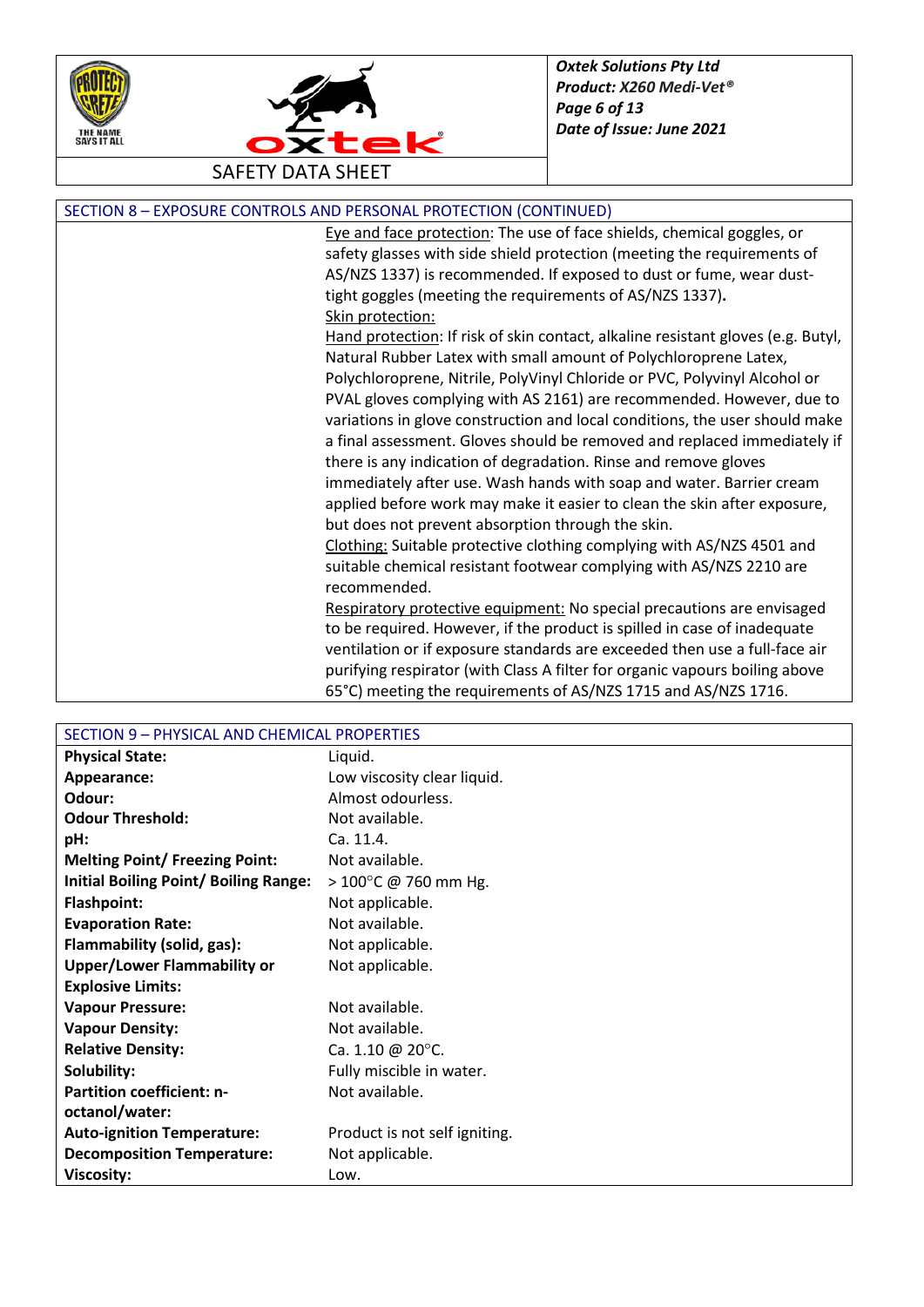



# SECTION 10 – STABILITY AND REACTIVITY

| JL JI JUN 10                   |                                                                                      |
|--------------------------------|--------------------------------------------------------------------------------------|
| <b>Reactivity:</b>             | No reactivity hazards are known for the material.                                    |
| <b>Chemical Stability:</b>     | Stable at normal temperatures and pressure.                                          |
| <b>Thermal Decomposition:</b>  | No decomposition if used according to specifications.                                |
| <b>Dangerous Reactions:</b>    | Strong exothermic reaction with acids. Reacts with light alloys to form              |
|                                | hydrogen.                                                                            |
| <b>Conditions to Avoid:</b>    | Avoid contact with incompatible materials.                                           |
| <b>Incompatible Materials:</b> | Acids, light alloys.                                                                 |
| <b>Hazardous Decomposition</b> | None anticipated under normal or recommended handling, storage, and                  |
| <b>Products:</b>               | use conditions. If this product is subject to combustion in a general fire it        |
|                                | will undergo hazardous decomposition that will yield the formation and               |
|                                | release of hazardous substances including but not limited to Carbon                  |
|                                | monoxide (CO), Carbon dioxide (CO <sub>2</sub> ), and other possibly toxic gases and |
|                                | vapours.                                                                             |

| <b>Health Effects:</b>                    |                                                                                           |
|-------------------------------------------|-------------------------------------------------------------------------------------------|
| General:                                  | Alkaline product.                                                                         |
| <b>Acute Toxicity Data (Oral):</b>        | No data for product. On basis of ingredients, LD <sub>50</sub> (Oral, rat) Acute Toxicity |
|                                           | for product calculated at > 5000 mg/kg.                                                   |
| <b>Acute Toxicity Data (Dermal):</b>      | No data for product. On basis of ingredients, LD <sub>50</sub> (Dermal, rat) Acute        |
|                                           | Toxicity for product calculated at > 5000 mg/kg.                                          |
| <b>Acute Toxicity Data (Inhalation):</b>  | No data for product.                                                                      |
| <b>Skin corrosion/irritation:</b>         | Slightly irritant.                                                                        |
| Serious eye damage/irritation:            | Slightly irritant.                                                                        |
| <b>Respiratory or skin sensitisation:</b> | No sensitising effects known.                                                             |
| <b>Germ cell mutagenicity:</b>            | No data for product.                                                                      |
| Carcinogenicity:                          | No data for product.                                                                      |
| <b>Reproductive Toxicity:</b>             | No data for product.                                                                      |
| <b>Specific Target Organ Toxicity</b>     | No data for product.                                                                      |
| (STOT) - single exposure:                 |                                                                                           |
| <b>Specific Target Organ Toxicity</b>     | No data for product.                                                                      |
| (STOT) - repeated exposure:               |                                                                                           |
| <b>Aspiration Hazard:</b>                 | No data for product.                                                                      |
| <b>Chronic Toxicity Data:</b>             | No data for product.                                                                      |
| <b>Information on Possible Routes of</b>  | Inhalation is the primary route of exposure although absorption may                       |
| <b>Exposure:</b>                          | occur through skin contact or following accidental ingestion.                             |
| <b>Ingestion (Swallowing):</b>            | Not to be ingested. Ingestion of product may be harmful and cause upset                   |
|                                           | stomach.                                                                                  |
| <b>Eye Contact:</b>                       | Product contact with eye may be irritating.                                               |
| <b>Skin Contact:</b>                      | Product contact with skin may cause irritation, swelling, or redness. It is               |
|                                           | not expected to cause an allergic skin reaction.                                          |
| Inhalation:                               | Intentional exposure to product vapours is not expected to cause                          |
|                                           | respiratory irritation.                                                                   |
| <b>Other Health Effects:</b>              | Not applicable.                                                                           |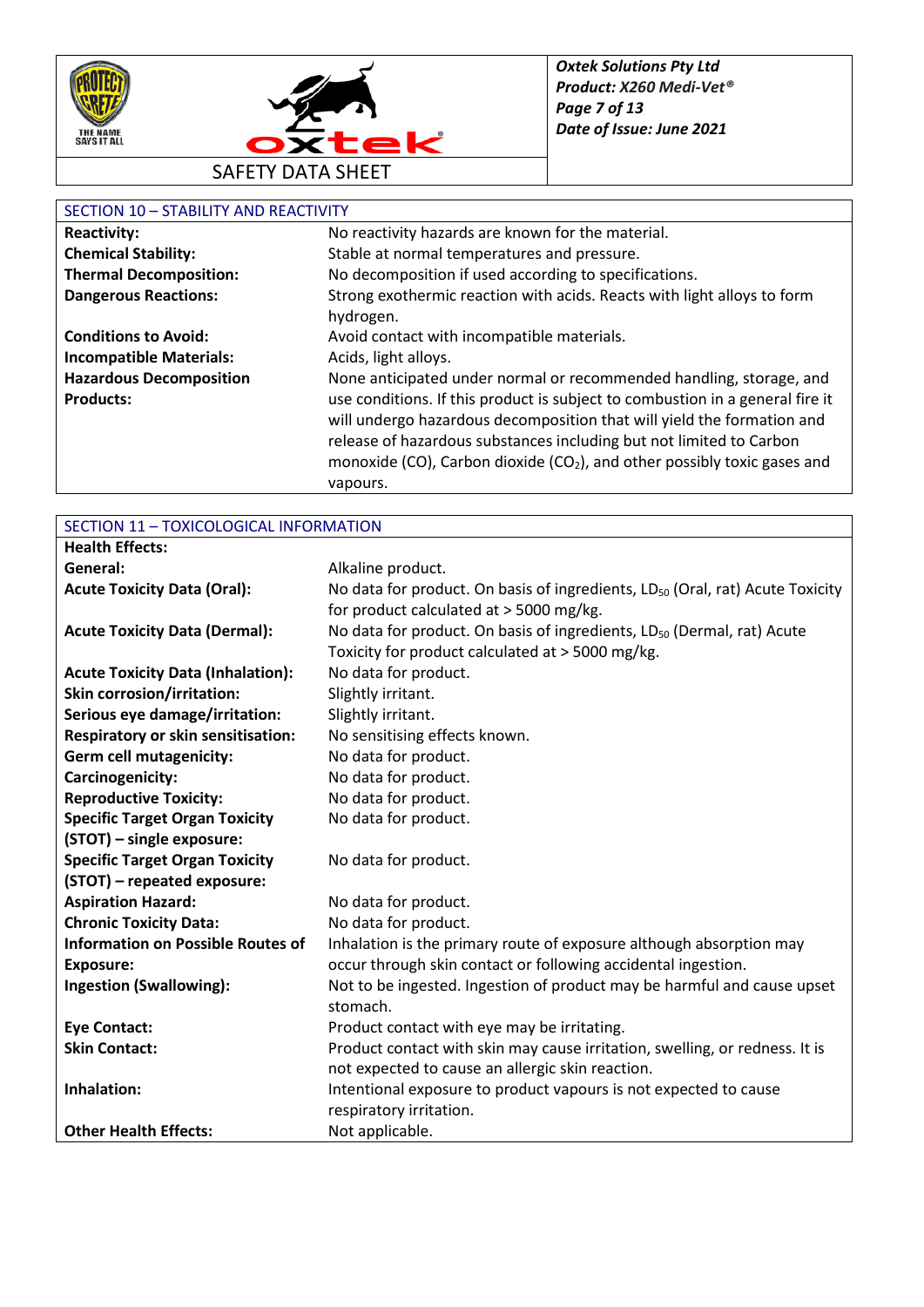



## SECTION 12 – ECOLOGICAL INFORMATION

| <b>Ecotoxicity:</b>                     | This product is not classified as Hazardous to the aquatic environment                        |
|-----------------------------------------|-----------------------------------------------------------------------------------------------|
|                                         | (according to GHS).                                                                           |
| <b>Fish Toxicity:</b>                   | No data for product.                                                                          |
| <b>Algae Toxicity:</b>                  | No data for product.                                                                          |
| <b>Invertebrates Toxicity:</b>          | No data for product.                                                                          |
| <b>Toxicity to Microorganisms:</b>      | No data for product.                                                                          |
| <b>OECD Biological Degradation:</b>     | No data for product.                                                                          |
| <b>Persistence &amp; Degradability:</b> | Readily eliminable from water. Inorganic product; biotic degradation<br>not applicable.       |
| <b>Behaviour in Sewage Processing</b>   | The product is an alkaline solution. Neutralisation is normally                               |
| <b>Plants:</b>                          | necessary before waste water is discharged into sewage treatment                              |
|                                         | plants.                                                                                       |
| <b>Bioaccumulative potential:</b>       | No data available for product, on basis of ingredients not expected to<br>be bioaccumulative. |
| <b>Mobility in Soil:</b>                | No data for product. Accidental spillage may lead to penetration in the                       |
|                                         | soil and groundwater. However, there is no evidence that this would                           |
|                                         | cause significant adverse ecological effects. Product is fully miscible                       |
|                                         | with water.                                                                                   |
| <b>Other Adverse Effects:</b>           | No data for product.                                                                          |
| General:                                | DO NOT DISCHARGE INTO DRAINS, WATERWAYS, SEWER OR                                             |
|                                         | ENVIRONMENT. Product is fully miscible with water. Do not allow                               |
|                                         | undiluted product or large quantities of it to reach ground water,                            |
|                                         | water course or sewage system. Inform local authorities if this occurs.                       |

| SECTION 13 - DISPOSAL CONSIDERATIONS                    |                                                                                                                                                                                                                                                                                                    |
|---------------------------------------------------------|----------------------------------------------------------------------------------------------------------------------------------------------------------------------------------------------------------------------------------------------------------------------------------------------------|
| <b>Disposal methods:</b>                                |                                                                                                                                                                                                                                                                                                    |
| Product:                                                | Recommended that it can be disposed of with rumble after<br>solidification following consultation with the waste disposal facility<br>operator according to State, Territory and/or Local government<br>regulations, pertinent authorities and adhering to the necessary<br>technical regulations. |
| <b>Individual Protection Measures:</b>                  | Refer to Individual Protection Measures Including Personal Protective<br>Equipment (PPE) in Section 8: EXPOSURE CONTROLS AND PERSONAL<br>PROTECTION.                                                                                                                                               |
| <b>Uncleaned Packaging:</b>                             | Recommended to be disposed of according to official regulations.<br>Recommended cleansing agent is water, if necessary with cleansing<br>agents.                                                                                                                                                   |
| <b>Behaviour in Sewage Processing</b><br><b>Plants:</b> | The product is an alkaline solution. Neutralisation is normally<br>necessary before waste water is discharged into sewage treatment<br>plants.                                                                                                                                                     |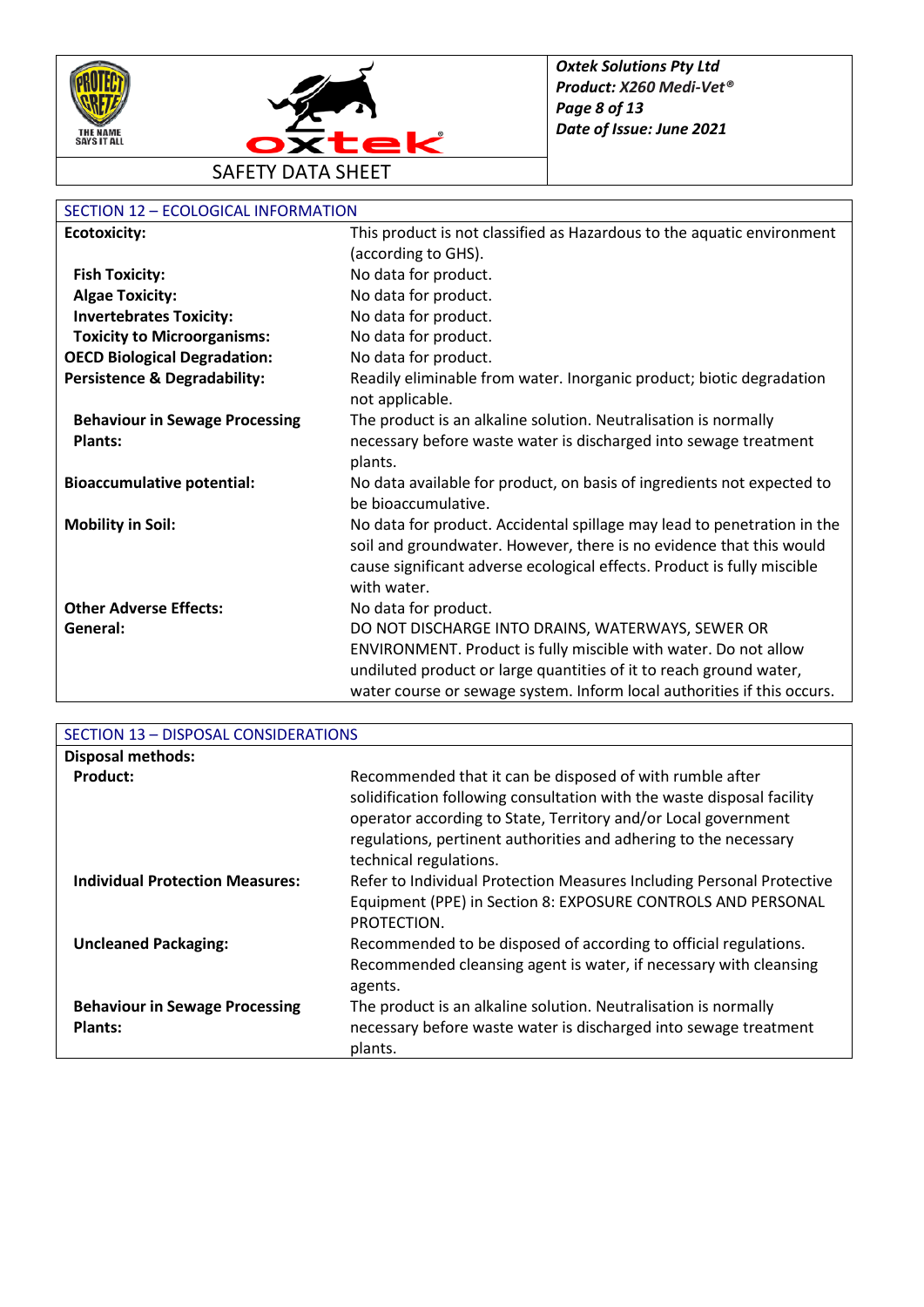



# SECTION 14 – TRANSPORT INFORMATION

| Road & Rail Transport:            | This product is not classified as DANGEROUS GOODS according to the     |
|-----------------------------------|------------------------------------------------------------------------|
|                                   | Australian Code for the Transport of Dangerous Goods by Road and       |
|                                   | Rail, and the Land Transport Rule: Dangerous Goods 2005 (New           |
|                                   | Zealand).                                                              |
| <b>UN Number:</b>                 | Not applicable.                                                        |
| <b>UN Proper Shipping Name or</b> | Not applicable.                                                        |
| <b>Technical Name:</b>            |                                                                        |
| <b>ADG Class:</b>                 | Not applicable.                                                        |
| <b>Packing Group:</b>             | Not applicable.                                                        |
| <b>HAZCHEM Code:</b>              | Not applicable.                                                        |
| <b>AERGB:</b>                     | Not applicable.                                                        |
| IERG:                             | Not applicable.                                                        |
| <b>Marine Transport:</b>          | This material is not classified as DANGEROUS GOODS and is not          |
|                                   | classified as a MARINE POLLUTANT by the criteria of the International  |
|                                   | Maritime Dangerous Goods Code (IMDG Code) for transport by sea.        |
| <b>UN Number:</b>                 | Not applicable.                                                        |
| <b>UN Proper Shipping Name or</b> | Not applicable.                                                        |
| <b>Technical Name:</b>            |                                                                        |
| <b>IMDG Class:</b>                | Not applicable.                                                        |
| <b>Packing Group:</b>             | Not applicable.                                                        |
| <b>Air Transport:</b>             | This material is not classified as DANGEROUS GOODS, by the criteria of |
|                                   | the International Air Transport Association (IATA) Dangerous Goods     |
|                                   | Regulations for transport by air.                                      |
| <b>UN Number:</b>                 | Not applicable.                                                        |
| <b>UN Proper Shipping Name or</b> | Not applicable.                                                        |
| <b>Technical Name:</b>            |                                                                        |
| <b>IATA Class:</b>                | Not applicable.                                                        |
| <b>Packing Group:</b>             | Not applicable.                                                        |
| <b>Class Label:</b>               | Not applicable.                                                        |

## SECTION 15 – REGULATORY INFORMATION

| <b>Australian Standards:</b> | AS/NZS 1337.1:2010: Personal eye protection - Eye and face protectors |
|------------------------------|-----------------------------------------------------------------------|
|                              | for occupational applications.                                        |
|                              | AS/NZS 1715:2009: Selection, use and maintenance of respiratory       |
|                              | protective equipment.                                                 |
|                              | AS/NZS 1716:2012: Respiratory protective devices.                     |
|                              | AS 1940:2017: The storage and handling of flammable and               |
|                              | combustible liquids.                                                  |
|                              | AS/NZS 2161.1:2000: Occupational protective gloves: Selection, use    |
|                              | and maintenance.                                                      |
|                              | AS/NZS 2161.2:2005: Occupational protective gloves: General           |
|                              | requirements.                                                         |
|                              | AS/NZS 2161.10.1:2005: Occupational protective gloves: Protective     |
|                              | gloves against chemicals and micro-organisms -Terminology and         |
|                              | performance requirements.                                             |
|                              | AS/NZS 2161.10.2:2005: Occupational protective gloves: Protective     |
|                              | gloves against chemicals and micro-organisms-Determination of         |
|                              | resistance to penetration.                                            |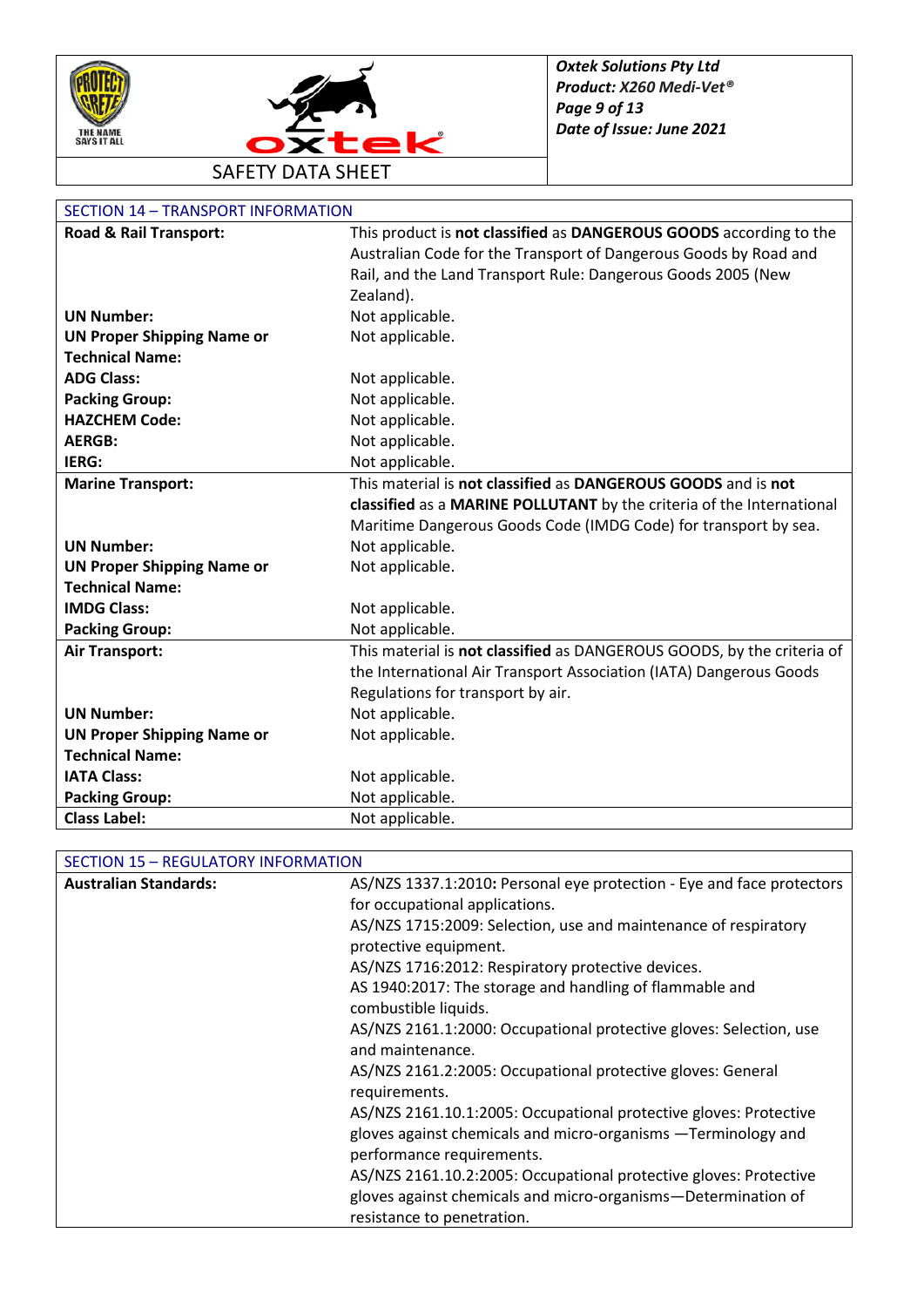



SECTION 15 – REGULATORY INFORMATION (CONTINUED) [AS/NZS 2161.10.3:2005:](http://www.saiglobal.com/shop/Script/Details.asp?DocN=AS0733765807AT) Occupational protective gloves: Protective gloves against chemicals and micro-organisms—Determination of resistance to permeation by chemicals. AS/NZS 2210.1:2010: Safety, protective and occupational footwear - Guide to selection, care and use. AS/NZS 2210.2:2009: Occupational protective footwear - Test methods (ISO 20344:2004, MOD). AS/NZS 2210.4:2009: Occupational protective footwear - Specification for protective footwear (ISO 20346:2004, MOD). AS/NZS 4501.1:2008: Occupational protective clothing - Guidelines on the selection, use, care and maintenance of protective clothing. AS/NZS 4501.2:2006: Occupational protective clothing - General requirements. **SUSMP:** No Poisons Schedule number allocated. **HSNO:** This product is **not classified** as **HAZARDOUS** according to the New Zealand Hazardous Substances (Hazard Classification) Notice 2020, and therefore does not require any ERMA Register Approval Number. **NZIoC:** All ingredients present on NZIoC.

### SECTION 16 – OTHER INFORMATION **Acronyms and Comments: ACGIH:** American Conference of Industrial Hygienists. ADG Code: Australian Code for the Transport of Dangerous Goods by Road and Rail. **AERGB:** Australian Emergency Response Guide Book (2018). **AICIS:** Australian Industrial Chemicals Introduction Scheme which replaced National Industrial Chemicals Notification and Assessment Scheme (NICNAS. AS: Standards issued by Standards Australia, GPO Box 476, Sydney NSW 2001, Australia. AS/NZ: Standards issued by Standards Australia, GPO Box 476, Sydney NSW 2001, Australia and Standards New Zealand, Private Bag 2439 Wellington 6140, New Zealand. **ATE:** Acute Toxicity Estimate according to the Globally Harmonized System of Classification and Labelling of Chemicals (GHS). **BEI:** Biological Exposure Indices published by the Conference of Governmental Industrial Hygienists (ACGIH), 1330 Kemper Meadow Drive, Cincinnati, OH 45240-4148, USA. **CAS Number:** Chemical Abstracts Service Registry Number. **EPA:** The Environmental Protection Authority (EPA) in New Zealand is responsible for national environmental regulatory functions currently spread across Government. It processes matters of national significance under the Resource Management Act, undertakes all functions under the HSNO Act, undertakes permitting and exemption functions under the Ozone Layer Protection Act, permitting functions relating to the import and export of hazardous waste, and advises on the development of National Environmental Standards.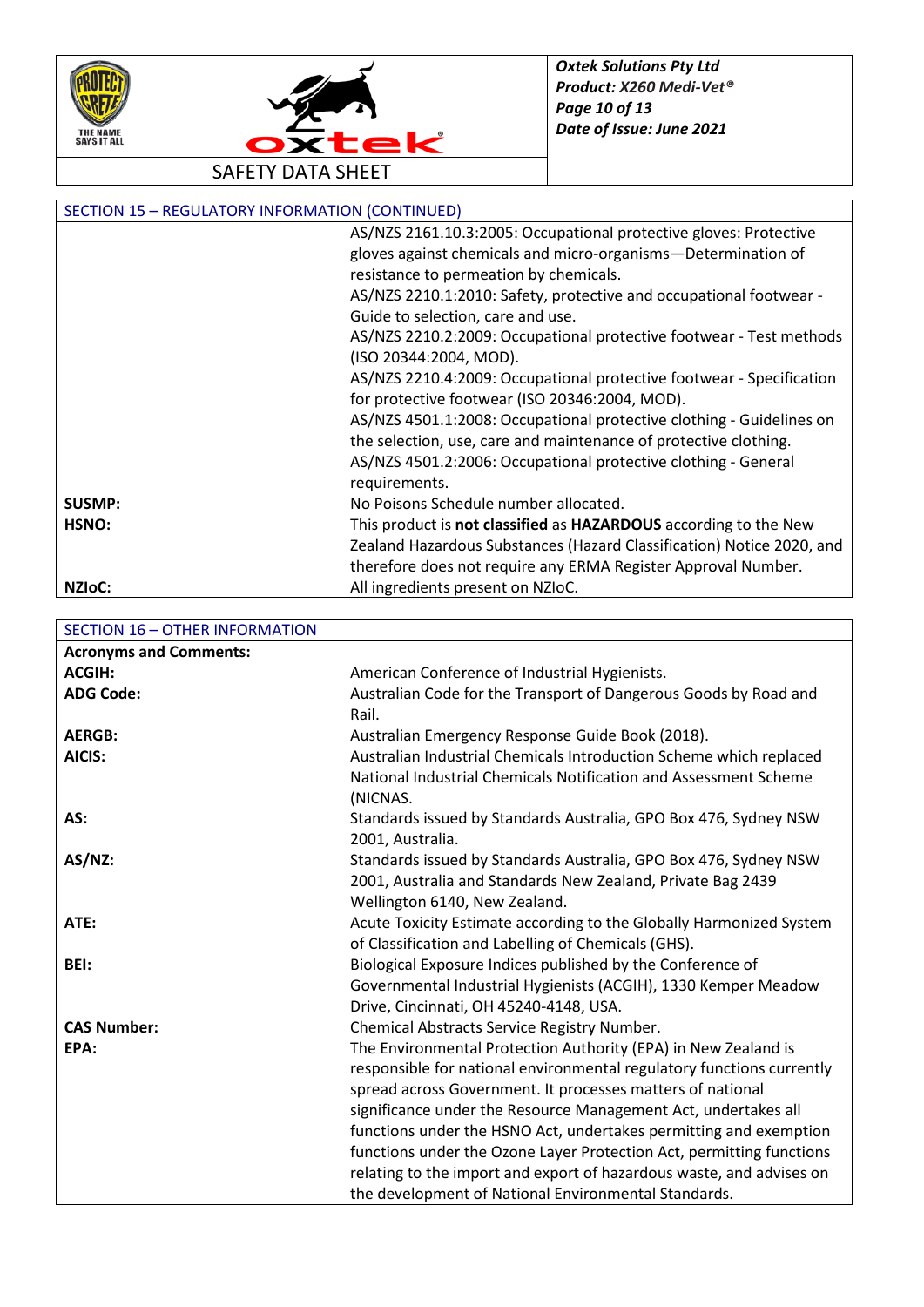



SAFETY DATA SHEET

| <b>SECTION 16 - OTHER INFORMATION (CONTINUED)</b> |                                                                                                  |
|---------------------------------------------------|--------------------------------------------------------------------------------------------------|
| ERMA:                                             | Environmental Risk Management Authority in New Zealand, now                                      |
|                                                   | replaced by EPA.                                                                                 |
| GHS:                                              | Globally Harmonized System of Classification and Labelling of                                    |
|                                                   | Chemicals, a globally harmonized system for classification and labelling                         |
|                                                   | of chemicals proposed by the United Nations.                                                     |
| <b>HAZCHEM:</b>                                   | An emergency action code of numbers and letters which gives                                      |
|                                                   | information to emergency services.                                                               |
| <b>HSNO</b>                                       | The Hazardous Substances and New Organisms Act in New Zealand is                                 |
|                                                   | administered by the EPA, and covers all Hazardous Substances and                                 |
|                                                   | New Organisms.                                                                                   |
| IARC:                                             | International Agency for Research on Cancer.                                                     |
| IERG:                                             | Dangerous Goods Initial Emergency Response Guide (SAA/SNZ HB                                     |
|                                                   | 76:2010 Standards New Zealand Handbook).                                                         |
| IMDG:                                             | International Maritime Dangerous Goods Code for transport by sea.                                |
| LC/LD:                                            | The median lethal dose, LD <sub>50</sub> (abbreviation for "lethal dose, 50%"), LC <sub>50</sub> |
|                                                   | (lethal concentration, 50%) is the dose required to kill half the                                |
|                                                   | members of a tested population after a specified test duration. LD <sub>50</sub>                 |
|                                                   | figures are frequently used as a general indicator of a substance's                              |
|                                                   | acute toxicity.                                                                                  |
| <b>NOEC:</b>                                      | No-Observed-Effect-Concentration. The highest concentration of                                   |
|                                                   | toxicant to which organisms are exposed in a full life-cycle or partial                          |
|                                                   | life-cycle (short-term) test, that causes no observable adverse effects                          |
|                                                   | on the test organisms (i.e., the highest concentration of toxicant in                            |
|                                                   | which the values for the observed responses are not statistically                                |
|                                                   | significantly different from the controls).                                                      |
| <b>NOEL:</b>                                      | No-Observable-Effect-Level. It is the greatest concentration or amount                           |
|                                                   | of a substance, found by experiment or observation, that causes no                               |
|                                                   | alterations of morphology, functional capacity, growth, development,                             |
|                                                   | or life span of target organisms distinguishable from those observed in                          |
|                                                   | normal (control) organisms of the same species and strain under the                              |
|                                                   | same defined conditions of exposure.                                                             |
| NTP:                                              | National Toxicology Program (USA Department of Health and Human                                  |
|                                                   | Services).                                                                                       |
| <b>NZIOC:</b>                                     | The New Zealand Inventory of Chemicals is a database of all the                                  |
|                                                   | hazardous chemical components of products approved under group                                   |
|                                                   | standards. It also includes a number of non-hazardous chemical                                   |
|                                                   | components.                                                                                      |
| NZS:                                              | New Zealand Standards which are available from Standards New                                     |
|                                                   | Zealand, Private Bag 2439, Wellington 6140 New Zealand.                                          |
| OSHA:                                             | Occupational Safety and Health Administration (USA).                                             |
| PPE:                                              | Personal Protective Equipment.                                                                   |
| SAA:                                              | Australian Standards which are available from SAI Global Limited,                                |
|                                                   | Information Services, GPO Box 5420, Sydney NSW 2001.                                             |
| Safe Work Australia:                              | Safe Work Australia was formerly the Australian Safety and                                       |
|                                                   | Compensation Council, which included the National Occupational                                   |
|                                                   | Health and Safety Commission (NOHSC).                                                            |
| SDS:                                              | Safety Data Sheet.                                                                               |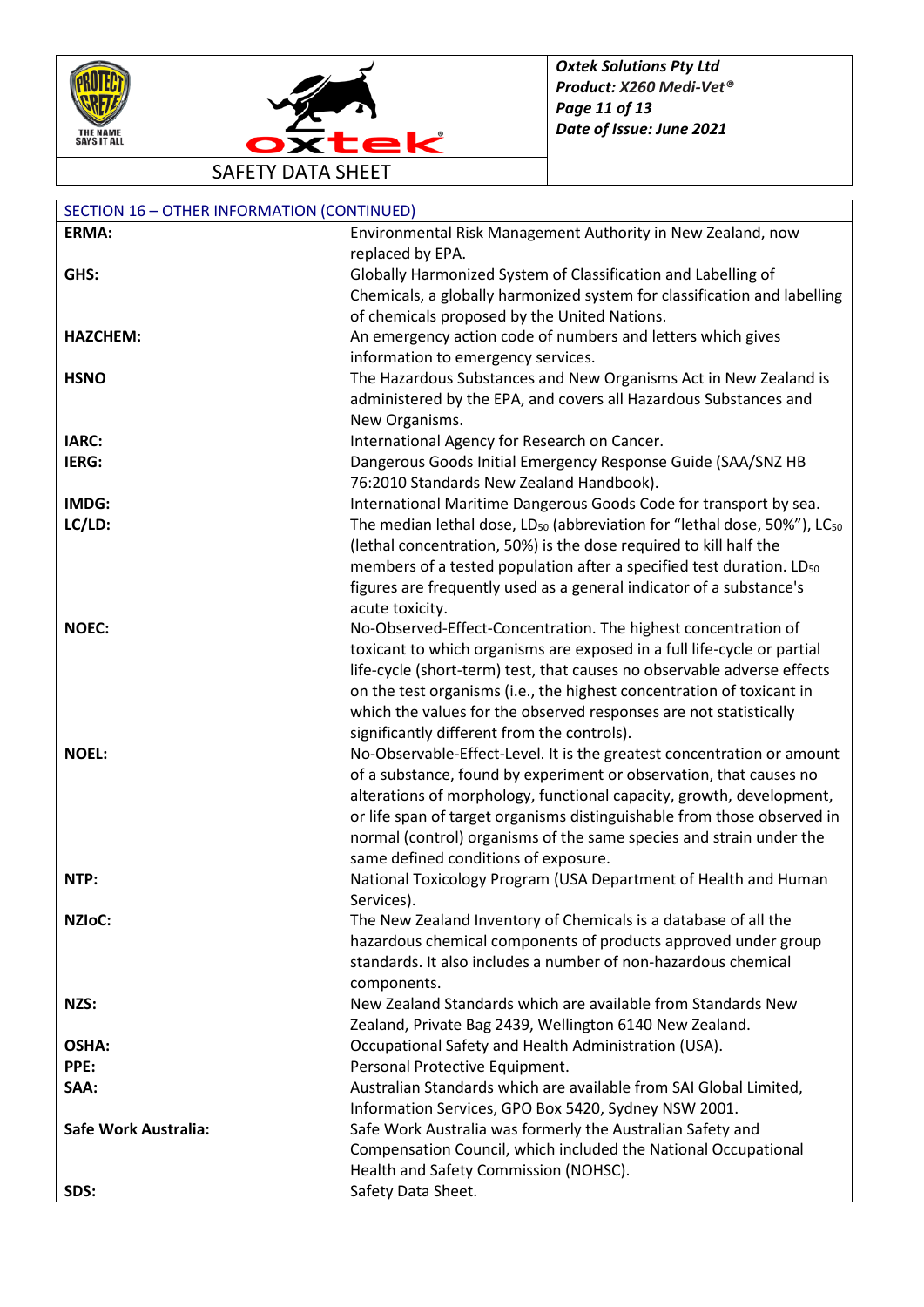



SAFETY DATA SHEET

| SECTION 16 - OTHER INFORMATION (CONTINUED) |                                                                                                                                                                                                                                                                                                                                |
|--------------------------------------------|--------------------------------------------------------------------------------------------------------------------------------------------------------------------------------------------------------------------------------------------------------------------------------------------------------------------------------|
| STEL:                                      | Exposure standard - short term exposure limit, a 15-minute TWA                                                                                                                                                                                                                                                                 |
|                                            | exposure which should not be exceeded at any time during a working                                                                                                                                                                                                                                                             |
|                                            | day even if the eight-hour TWA average is within the TWA exposure                                                                                                                                                                                                                                                              |
|                                            | standard. Exposures at the STEL should not be longer than 15 minutes                                                                                                                                                                                                                                                           |
|                                            | and should not be repeated more than four times per day. There                                                                                                                                                                                                                                                                 |
|                                            | should be at least 60 minutes between successive exposures at the                                                                                                                                                                                                                                                              |
|                                            | STEL. According to current knowledge this concentration should                                                                                                                                                                                                                                                                 |
|                                            | neither impair the health of, nor cause undue discomfort to, nearly all                                                                                                                                                                                                                                                        |
|                                            | workers.                                                                                                                                                                                                                                                                                                                       |
| <b>SUSMP:</b>                              | Standard for the Uniform Scheduling of Medicines and Poisons.                                                                                                                                                                                                                                                                  |
|                                            |                                                                                                                                                                                                                                                                                                                                |
| $TDL0$ :                                   | Total Dose Low means the smallest deadly dose, which caused a toxic                                                                                                                                                                                                                                                            |
|                                            | or other harmful effect after application on humans or animal.                                                                                                                                                                                                                                                                 |
| TWA:                                       | Exposure standard - time-weighted average, the average airborne                                                                                                                                                                                                                                                                |
|                                            | concentration of a particular substance when calculated over a normal                                                                                                                                                                                                                                                          |
|                                            | eight hour working day, for a five-day working week.                                                                                                                                                                                                                                                                           |
| <b>UK HSE:</b>                             | United Kingdom Health and Safety Executive.                                                                                                                                                                                                                                                                                    |
| <b>UN Number:</b>                          | United Nations Number.                                                                                                                                                                                                                                                                                                         |
| WHS:                                       | Model work health and safety legislation introduced by the Australian                                                                                                                                                                                                                                                          |
|                                            | government which consists of an integrated package of a model Work                                                                                                                                                                                                                                                             |
|                                            | Health and Safety (WHS) Act, supported by model Work Health and                                                                                                                                                                                                                                                                |
|                                            | Safety (WHS) Regulations, model Codes of Practice and a National                                                                                                                                                                                                                                                               |
|                                            | Compliance and Enforcement Policy. The WHS Regulations implement                                                                                                                                                                                                                                                               |
|                                            | a new system of chemical hazard classification, labelling and safety                                                                                                                                                                                                                                                           |
|                                            | data sheet requirements based on the GHS.                                                                                                                                                                                                                                                                                      |
| <b>Issue Date:</b>                         | 15 June 2021.                                                                                                                                                                                                                                                                                                                  |
| <b>Supersedes Issue Date:</b>              | New Issue.                                                                                                                                                                                                                                                                                                                     |
| <b>Revision Information:</b>               | New Issue.                                                                                                                                                                                                                                                                                                                     |
| <b>Contact Point:</b>                      | Regulatory Affairs Manager.                                                                                                                                                                                                                                                                                                    |
| Telephone:                                 | (+61 3) 9798 7534 (Australia).                                                                                                                                                                                                                                                                                                 |
| Note:                                      | Safety Data Sheets are updated frequently. Please ensure that you                                                                                                                                                                                                                                                              |
|                                            | have a current copy.                                                                                                                                                                                                                                                                                                           |
| Disclaimer:                                | This SDS summarises at the date of issue our best knowledge of the                                                                                                                                                                                                                                                             |
|                                            | health and safety hazard information of this product, and in particular                                                                                                                                                                                                                                                        |
|                                            | how to safely handle and use this product in the workplace. Since                                                                                                                                                                                                                                                              |
|                                            | Oxtek Solutions Pty Ltd cannot anticipate or control the conditions                                                                                                                                                                                                                                                            |
|                                            | under which the product may be used, each user must, prior to usage,                                                                                                                                                                                                                                                           |
|                                            | review this SDS in the context of how the user intends to handle and                                                                                                                                                                                                                                                           |
|                                            |                                                                                                                                                                                                                                                                                                                                |
|                                            |                                                                                                                                                                                                                                                                                                                                |
|                                            |                                                                                                                                                                                                                                                                                                                                |
|                                            |                                                                                                                                                                                                                                                                                                                                |
|                                            |                                                                                                                                                                                                                                                                                                                                |
|                                            | use the product in the workplace. This SDS does not represent a<br>guarantee for the properties of the product(s) described in terms of<br>the legal warranty regulations. If clarification or further information is<br>needed to ensure that an appropriate assessment can be made, the<br>user should contact this company. |